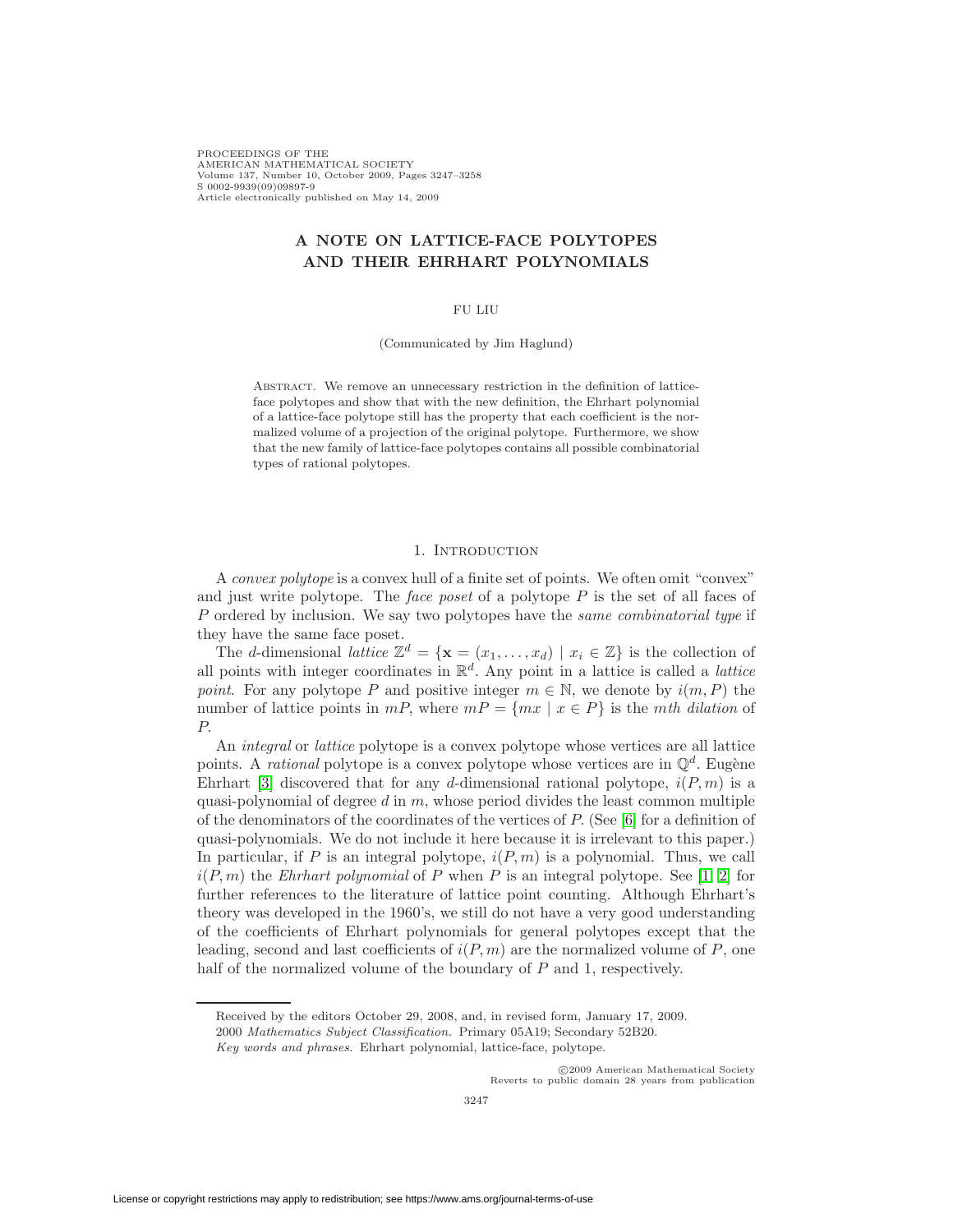$3248$   $\,$  FU LIU

<span id="page-1-0"></span>In [\[4\]](#page-10-3), the author showed that for any d-dimensional integral cyclic polytope  $P$ , we have that

(1.1) 
$$
i(P,m) = Vol(mP) + i(\pi(P), m) = \sum_{k=0}^{d} Vol_k(\pi^{(d-k)}(P)) m^k,
$$

where  $\pi^{(k)} : \mathbb{R}^d \to \mathbb{R}^{d-k}$  is the map that ignores the last k coordinates of a point. In [\[5\]](#page-11-1), the author generalized the family of integral cyclic polytopes to a bigger family of integral polytopes, lattice-face polytopes, and showed that their Ehrhart polynomials also satisfy [\(1.1\)](#page-1-0).

One question that has often been asked is: how big is the family of lattice-face polytopes? The motivation of this paper is to answer this question. We examine the definition of lattice-face polytopes given in [\[5\]](#page-11-1) and notice that there is an unnecessary restriction. After removing this restriction, we give a new definition of lattice-face polytopes (Definition [3.1\)](#page-3-0). With this new definition, we have two main results of this paper:

<span id="page-1-1"></span>**Theorem 1.1.** For any lattice-face polytope  $P$ , the Ehrhart polynomial of  $P$  satis-fies [\(1.1\)](#page-1-0). In other words, the coefficient of  $m^k$  in  $i(P, m)$  is the normalized volume of the projection  $\pi^{(d-k)}(P)$ .

<span id="page-1-2"></span>**Theorem 1.2.** The family of lattice-face polytopes contains all combinatorial types of rational polytopes. More specifically, given any full-dimensional rational polytope P, there exists an invertible linear transformation  $\phi$  such that  $\phi(P)$  is a lattice-face polytope.

We remark that the proof given in [\[5\]](#page-11-1) for the lattice-face polytopes under the old definition would work for proving Theorem [1.1.](#page-1-1) However, we use a slightly different approach in this paper. We will prove Theorem [1.1](#page-1-1) by using Proposition [4.2,](#page-5-0) which provides an even bigger family of polytopes whose Ehrhart polynomials satisfy [\(1.1\)](#page-1-0). See Examples [4.6](#page-6-0) and [4.7](#page-6-1) for polytopes that are not lattice-face polytopes but are covered by Proposition [4.2.](#page-5-0)

It follows from Theorem [1.1](#page-1-1) and Theorem [1.2](#page-1-2) that for any rational polytope  $P$ , one can apply a linear transformation  $\phi$  to P, such that  $i(\phi(P), m)$  is a polynomial having the same simple form as [\(1.1\)](#page-1-0). Thus, all the coefficients of  $i(\phi(P), m)$  have a geometric meaning and are positive. This result provides a possible method to prove positivity conjectures on coefficients of the Ehrhart polynomials of integral polytopes. Namely, given an integral polytope  $P$ , if among all the piecewise linear transformations  $\phi$  such that  $\phi(P)$  is a lattice-face polytope one can find one that preserves the lattice, then one can conclude that the coefficients of  $i(P, m)$  are all positive.

### 2. Preliminaries

We first give some definitions and notation, most of which follow [\[5\]](#page-11-1), and also present relevant results obtained in [\[5\]](#page-11-1).

All polytopes we will consider are full-dimensional unless otherwise noted, so for any convex polytope  $P$ , we denote by  $d$  both the dimension of the ambient space  $\mathbb{R}^d$  and the dimension of P. We call a d-dimensional polytope a d-polytope. We denote by  $\partial P$  the boundary. A d-simplex is a polytope given as the convex hull of  $d+1$  affinely independent points in  $\mathbb{R}^d$ .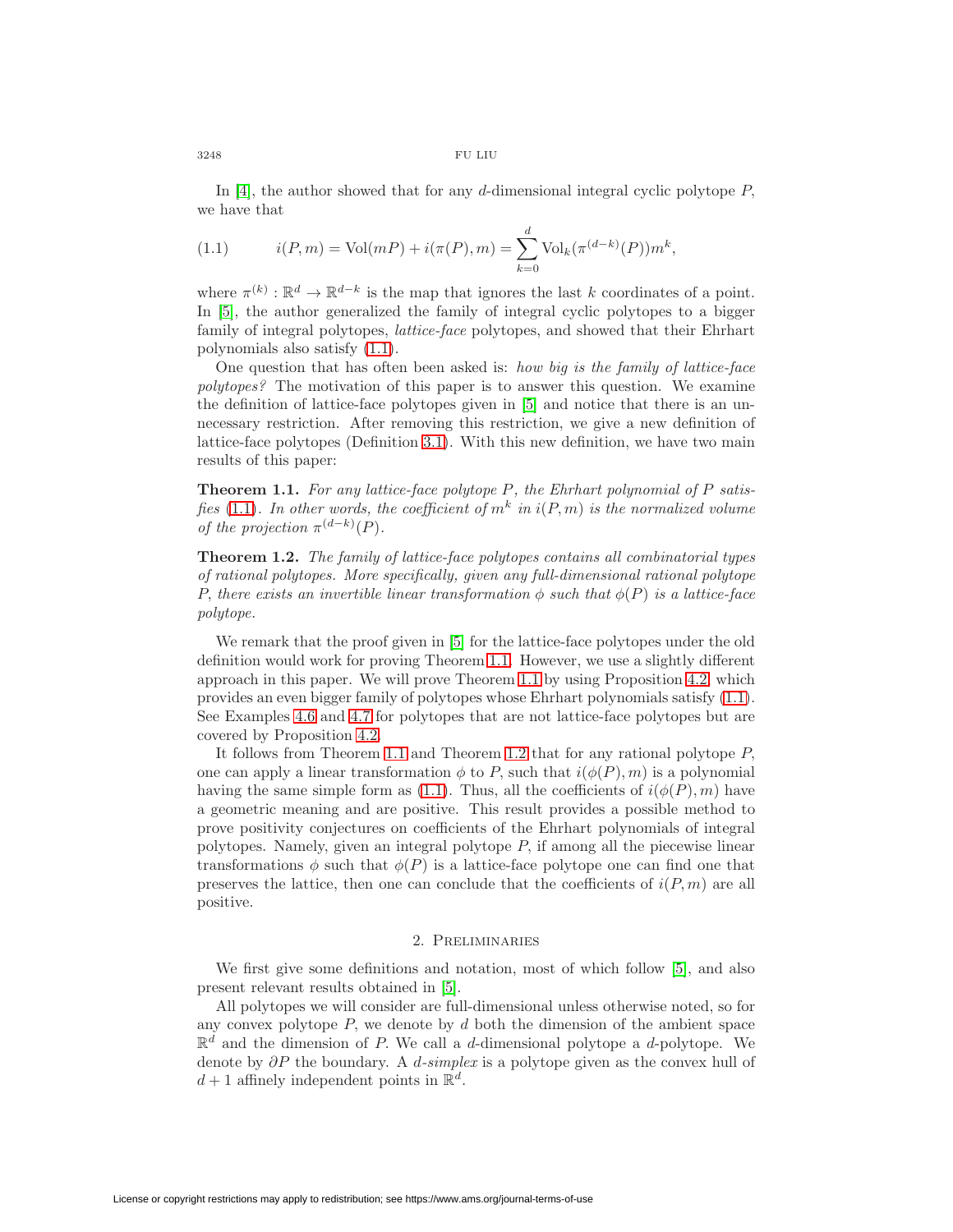For any set S, we denote by  $conv(S)$  the convex hull of all the points in S and by  $aff(S)$  the affine hull of all the points in S.

Recall that the projection  $\pi : \mathbb{R}^d \to \mathbb{R}^{d-1}$  is the map that forgets the last coordinate. For any set  $S \subset \mathbb{R}^d$  and any point  $y \in \mathbb{R}^{d-1}$ , let  $\rho(y, S) = \pi^{-1}(y) \cap S$ be the intersection of  $S$  with the inverse image of  $y$  under  $\pi$ . If  $S$  is bounded, let  $p(y, S)$  and  $n(y, S)$  be the points in  $p(y, S)$  with the largest and smallest last coordinate, respectively. If  $\rho(y, S)$  is the empty set, i.e.,  $y \notin \pi(S)$ , then let  $p(y, S)$ and  $n(y, S)$  be empty sets as well. Clearly, if S is a d-polytope,  $p(y, S)$  and  $n(y, S)$ are on the boundary of S. Also, we let  $\rho^+(y, S) = \rho(y, S) \setminus n(y, S)$ , and for any  $T \subset \mathbb{R}^{d-1}$ , we let  $\rho^+(T, S) = \bigcup_{y \in T} \rho^+(y, S)$ .

**Definition 2.1.** Define  $PB(P) = \bigcup_{y \in \pi(P)} p(y, P)$  to be the positive boundary of P,  $NB(P) = \bigcup_{y \in \pi(P)} n(y, P)$  to be the *negative boundary* of P and  $\Omega(P)$  =  $P \setminus NB(P) = \rho^+(\pi(P), P) = \bigcup_{y \in \pi(P)} \rho^+(y, P)$  to be the nonnegative part of P.

**Definition 2.2.** For any facet  $F$  of  $P$ , if  $F$  has an interior point in the positive boundary of  $P$ , then we call  $F$  a *positive facet* of  $P$  and define the sign of  $F$  to be  $+1$ :  $sign(F) = +1$ . Similarly, we can define the *negative facets* of P with the associated sign  $-1$ .

It's easy to see that  $F \subset PB(P)$  if F is a positive facet and  $F \subset NB(P)$  if F is a negative facet.

We write  $P = \bigsqcup_{i=1}^k P_i$  if  $P = \bigcup_{i=1}^k P_i$  and for any  $i \neq j$ ,  $P_i \cap P_j$  is contained in their boundaries. If  $F_1, F_2, \ldots, F_\ell$  are all the positive facets of P and  $F_{\ell+1}, \ldots, F_k$ are all the negative facets of  $P$ , then

$$
\pi(P) = \bigsqcup_{i=1}^{\ell} \pi(F_i) = \bigsqcup_{i=\ell+1}^{k} \pi(F_i).
$$

Because the usual set union and set minus operation do not count the number of occurrences of an element, which is important in our paper, from now on we will consider any polytopes or sets as multisets which allow negative multiplicities. In other words, we consider any element of a multiset as a pair  $(\mathbf{x}, m)$ , where m is the multiplicity of element **x**. Then for any multisets  $M_1, M_2$  and any integers  $m, n$  and  $i$ , we define the following operators:

- a) Scalar product:  $iM_1 = i \cdot M_1 = \{(\mathbf{x}, im) \mid (\mathbf{x}, m) \in M_1\}.$
- b) Addition:  $M_1 \oplus M_2 = \{ (\mathbf{x}, m+n) \mid (\mathbf{x}, m) \in M_1, (\mathbf{x}, n) \in M_2 \}.$
- c) Subtraction:  $M_1 \oplus M_2 = M_1 \oplus ((-1) \cdot M_2)$ .

Let P be a convex polytope. For any y an interior point of  $\pi(P)$ , since  $\pi$  is a continuous open map, the inverse image of  $y$  contains an interior point of  $P$ . Thus  $\pi^{-1}(y)$  intersects the boundary of P exactly twice. For any y a boundary point of  $\pi(P)$ , again because  $\pi$  is an open map, we have that  $\rho(y, P) \subset \partial P$ , so  $\rho(y, P) = \pi^{-1}(y) \cap \partial P$  is either one point or a line segment. We consider polytopes  $P$  that have the property

<span id="page-2-0"></span>(2.1) 
$$
|\rho(y, P)| = 1, \forall y \in \partial \pi(P);
$$

<span id="page-2-1"></span>i.e.,  $\rho(y, P)$  always has only one point for a boundary point y. We will see later (Corollary [4.5\)](#page-5-1) that any lattice-face polytope  $P$  has the property  $(2.1)$ . The following lemma on polytopes satisfying [\(2.1\)](#page-2-0) will be used in the proof of Theorem [1.1.](#page-1-1)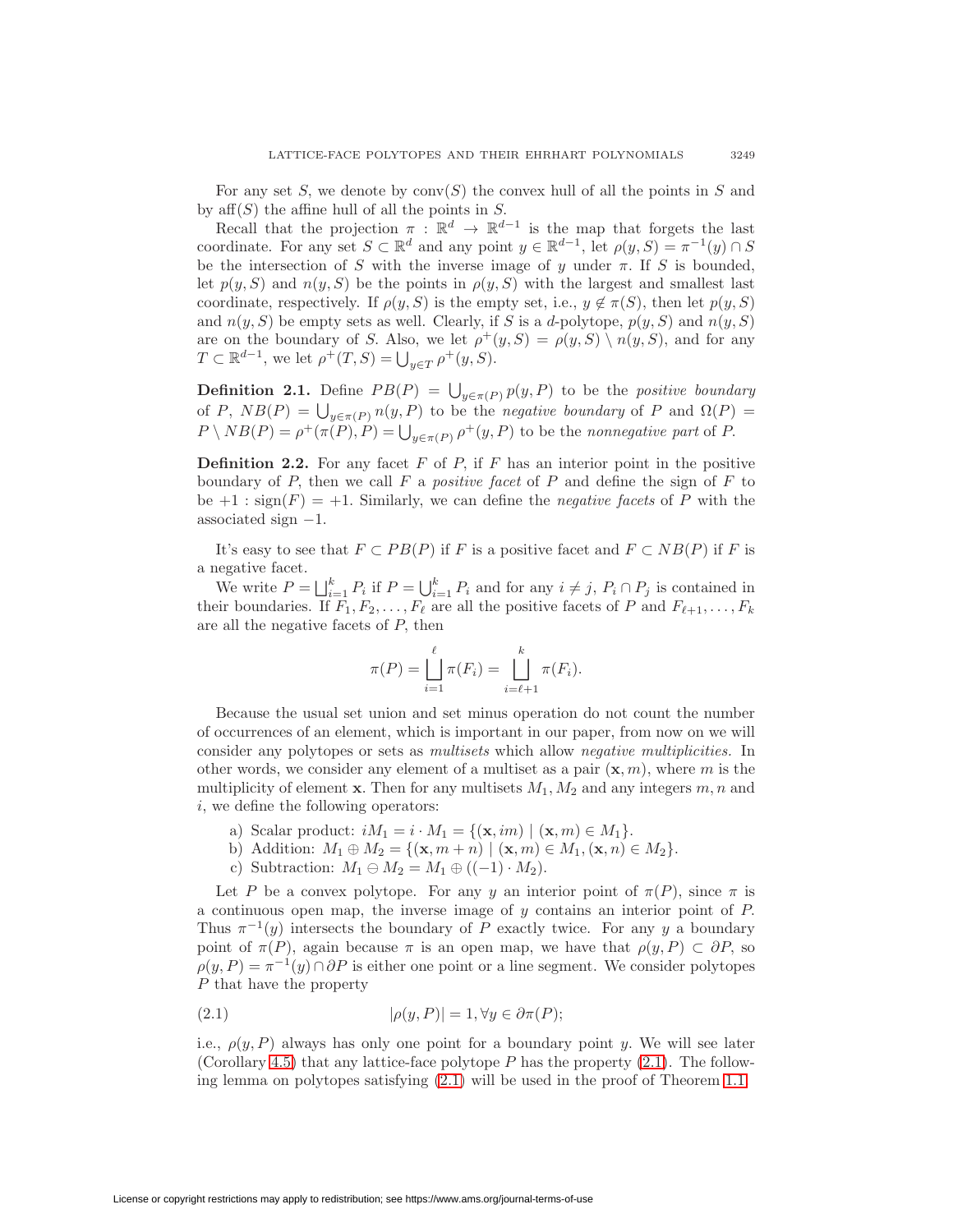**Lemma 2.3.** If  $P = \bigsqcup_{i=1}^{k} P_i$ , where all  $P_i$ 's satisfy [\(2.1\)](#page-2-0), then  $P$  satisfies (2.1) as well. Furthermore,  $\Omega(P) = \bigoplus_{i=1}^k \Omega(P_i)$ .

*Proof.* In Lemma 2.5/(v) of [\[5\]](#page-11-1), we have already shown that if  $P$  and the  $P_i$ 's all satisfy [\(2.1\)](#page-2-0), then  $\Omega(P) = \bigoplus_{i=1}^{k} \Omega(P_i)$ . Therefore, it is enough to show that the condition that all  $P_i$ 's satisfy  $(2.1)$  implies that  $P$  satisfies  $(2.1)$ .

For any  $y \in \partial \pi(P)$ , since  $P = \bigsqcup_{i=1}^{k} P_i$ , we have that  $\rho(y, P) = \bigcup_{i=1}^{k} \rho(y, P_i)$ . If  $y \in \partial \pi(P_i)$ , then  $\rho(y, P_i)$  has one element. Otherwise if  $y$  is not in  $\partial \pi(P_i)$ , since  $y$ is a boundary point of  $\pi(P)$ , y cannot be a point in the interior of  $P_i$ , so  $y \notin P_i$  and  $\rho(y, P_i)$  is the empty set. Hence, in either case,  $\rho(y, P_i)$  has finitely many points, for each  $i = 1, ..., k$ . Therefore,  $\rho(y, P)$  has finitely many points and cannot be a line segment. Thus,  $|\rho(y, P)| = 1$ . □

For simplicity, for any set  $S \in \mathbb{R}^d$ , we denote by  $\mathcal{L}(S) = S \cap \mathbb{Z}^d$  the set of lattice points in  $S$ .

#### 3. A new definition of lattice-face polytopes

We first recall the old definition of lattice-face polytopes given in [\[5\]](#page-11-1).

**Old definition** (Definition 3.1 in [\[5\]](#page-11-1))**.** We define lattice-face polytopes recursively. We call a 1-dimensional polytope a *lattice-face* polytope if it is integral.

For  $d \geq 2$ , we call a d-dimensional polytope P with vertex set V a lattice-face polytope if for any d-subset  $U \subset V$ ,

- a)  $\pi(\text{conv}(U))$  is a lattice-face polytope, and
- <span id="page-3-1"></span>b)  $\pi(\mathcal{L}(aff(U))) = \mathbb{Z}^{d-1}$ . In other words, after dropping the last coordinate of the lattice of aff $(U)$ , we get the  $(d-1)$ -dimensional lattice.

With this old definition, it is shown in Lemma  $3.3/(v)$  of [\[5\]](#page-11-1) that for any latticeface  $d$ -polytope with vertex set  $V$ ,

(3.1) any *d*-subset 
$$
U
$$
 of  $V$  forms a  $(d-1)$ -simplex.

This implies that any  $(d-2)$ -dimensional face only has  $(d-1)$  vertices. It is clear that not every rational polytope has this property, e.g., a 4-dimensional cube. Therefore, with the old definition, the family of lattice-face polytopes does not contain all combinatorial types of rational polytopes. Luckily, we are able to revise the definition so that the restriction [\(3.1\)](#page-3-1) does not apply.

<span id="page-3-0"></span>**Definition 3.1.** We define *lattice-face* polytopes recursively. We call a 1-dimensional polytope a lattice-face polytope if it is integral.

For  $d \geq 2$ , we call a d-dimensional polytope P with vertex set V a lattice-face polytope if for any subset  $U \subset V$  spanning a  $(d-1)$ -dimensional affine space,

- a)  $\pi(\text{conv}(U))$  is a lattice-face polytope, and
- b)  $\pi(\mathcal{L}(\text{aff}(U))) = \mathbb{Z}^{d-1}$ .

<span id="page-3-2"></span>Remark 3.2. We have an alternative definition of lattice-face polytopes, which is equivalent to Definition [3.1.](#page-3-0) Indeed, a  $d$ -polytope on a vertex set  $V$  is a lattice-face polytope if and only if for all k with  $0 \leq k \leq d-1$ , for any subset  $U \subset V$  spanning a k-dimensional affine space,  $\pi^{(d-k)}(\mathcal{L}(\text{aff}(U))) = \mathbb{Z}^k$ .

To avoid confusion, from now on we will refer to lattice-face polytopes defined under Definition 3.1 in [\[5\]](#page-11-1) as old lattice-face polytopes.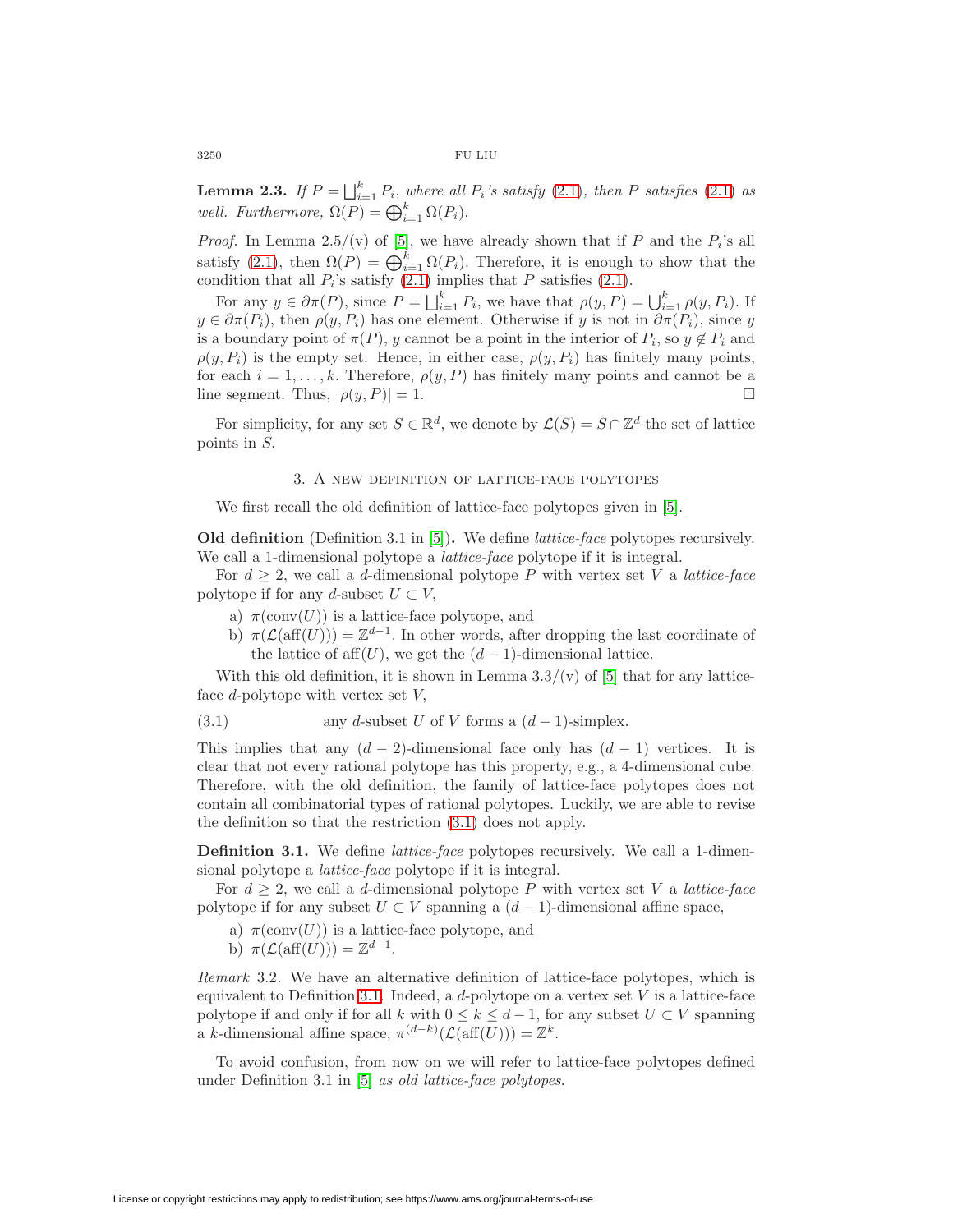Lemma 3.3 in [\[5\]](#page-11-1) gives properties of an old lattice-face polytope. All but one of the properties still hold for lattice-face polytopes under the new definition, and the proofs are similar. We state them here without a proof.

<span id="page-4-1"></span>**Lemma 3.3.** Let  $P$  be a lattice-face d-polytope with vertex set  $V$ . Then we have:

- (i)  $\pi(P)$  is a lattice-face  $(d-1)$ -polytope.
- (ii)  $mP$  is a lattice-face d-polytope, for any positive integer m.
- (iii)  $\pi$  induces a bijection between  $\mathcal{L}(NB(P))$  (or  $\mathcal{L}(PB(P))$ ) and  $\mathcal{L}(\pi(P))$ .
- (iv)  $\pi(\mathcal{L}(P)) = \mathcal{L}(\pi(P)).$
- (v) Let  $H$  be a  $(d-1)$ -dimensional affine space spanned by some subset of V. Then for any lattice point  $y \in \mathbb{Z}^{d-1}$ , we have that  $\rho(y, H)$  is a lattice point.
- (vi)  $P$  is an integral polytope.

One might ask what the relation is between the family of old lattice-face polytopes and the family of newly defined lattice-face polytopes. We have the following lemma.

### **Lemma 3.4.** Every old lattice-face polytope is a lattice-face polytope.

*Proof.* We prove the lemma by induction on  $d$ , the dimension of the polytope. If  $d = 1$ , an old lattice-face polytope is a lattice-face polytope by definition. Suppose  $d \geq 2$  and any old lattice-face polytope of dimension smaller than  $d$  is a lattice-face polytope. Let  $P$  be an old lattice-face  $d$ -polytope with vertex set  $V$ . For any subset  $U \subset V$  spanning a  $(d-1)$ -dimensional affine space, we must have that  $|U| \geq d$ . For any  $d$ -subset  $W$  of  $U$ , by the definition of old lattice-face polytopes, we have the following:

 $\bullet$   $\pi({\rm conv}(W))$  is an old lattice-face polytope.

• 
$$
\pi(\mathcal{L}(\text{aff}(W))) = \mathbb{Z}^{d-1}
$$
.

Using [\(3.1\)](#page-3-1), *W* forms a  $(d-1)$ -simplex. Therefore,

$$
\text{aff}(W) = \text{aff}(U) \Rightarrow \pi(\mathcal{L}(\text{aff}(U))) = \mathbb{Z}^{d-1}.
$$

Let  $\overline{V}$  be the vertex set of  $\pi(\text{conv}(U))$ . For any d-subset  $\overline{U} \subset \overline{V}$ , there exists a d-subset W of U such that  $\pi(W) = \overline{U}$ . Then we have that  $\pi(\text{conv}(W)) =$  $conv(\pi(W)) = conv(\overline{U})$  is an old lattice-face polytope. It is easy to check that if for any d-subset  $\overline{U} \subset \overline{V}$  we have that conv $(\overline{U})$  is an old lattice-face polytope, then conv $(\overline{V})$  is an old lattice-face polytope. Therefore, we conclude that  $\pi$ (conv(U)) is an old lattice-face  $(d-1)$ -polytope. Thus, by the induction hypothesis,  $\pi(\text{conv}(U))$ is a lattice-face  $(d-1)$ -polytope. Therefore, P is a lattice-face polytope.  $\Box$ 

It is easy to check that if  $P$  is a  $d$ -simplex, then  $P$  is an old lattice-face polytope if and only if  $P$  is a lattice-face polytope. Therefore, the following proposition follows from Theorem 3.6 in [\[5\]](#page-11-1).

**Proposition 3.5.** For any  $P$  a lattice-face simplex, the number of lattice points in the nonnegative part of  $P$  is equal to the volume of  $P$ :

$$
|\mathcal{L}(\Omega(P))| = \text{Vol}(P).
$$

# 4. Proof of Theorem [1.1](#page-1-1)

<span id="page-4-0"></span>We break the proof of Theorem [1.1](#page-1-1) into the following two propositions.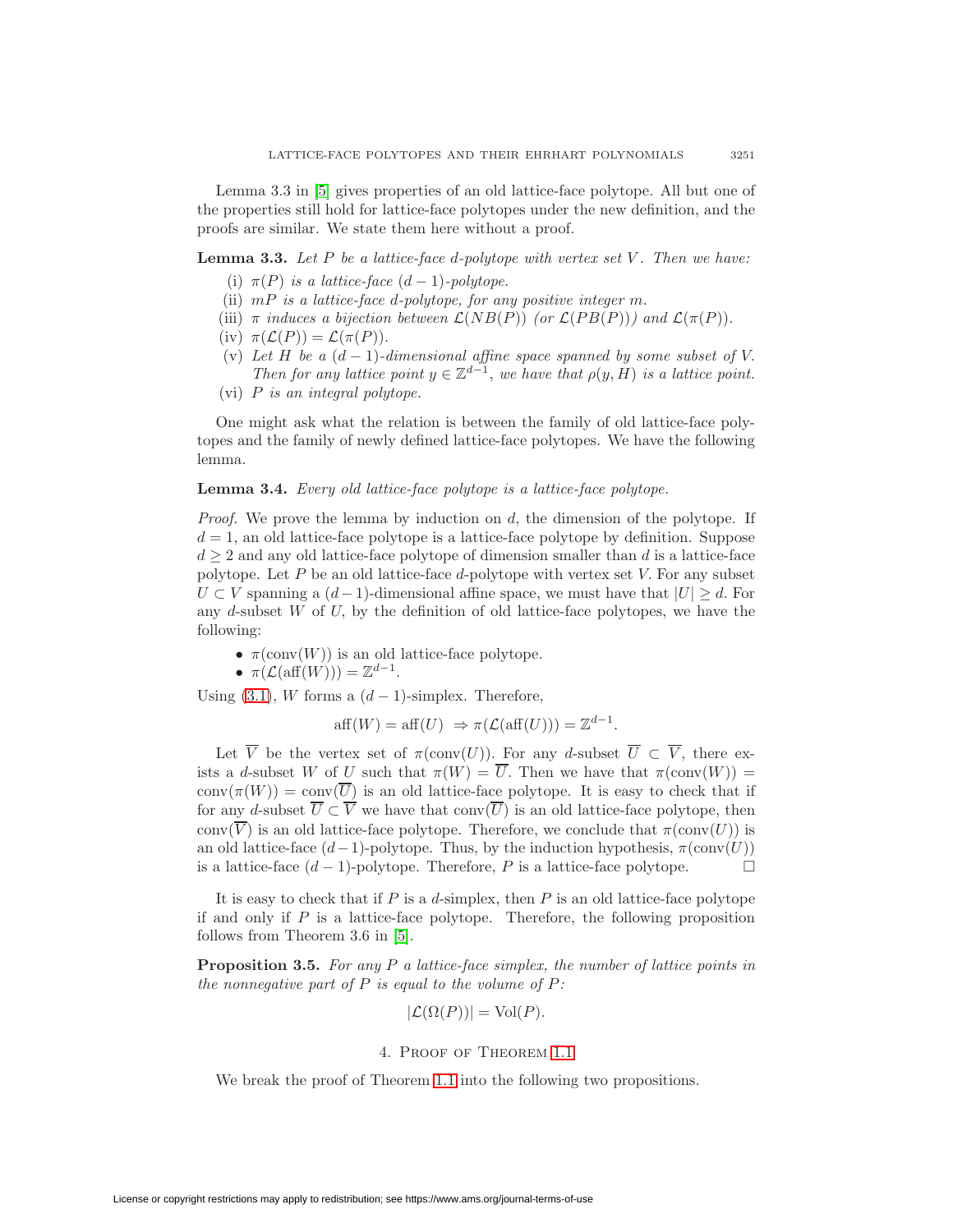$3252\,$   $\,$  FU LIU

**Proposition 4.1.** Let P be a lattice-face d-polytope, and let  $P = \bigsqcup_{i=1}^{\ell} P_i$  be a triangulation of  $P$  without introducing new vertices. Then each  $P_i$  is a lattice-face -simplex.

<span id="page-5-0"></span>**Proposition 4.2.** For any d-polytope P, if P has a triangulation  $\bigcup_{i=1}^{\ell} P_i$  consisting of lattice-face d-simplices, then  $\Omega(P) = \bigoplus_{i=1}^{\ell} \Omega(P_i)$ . Thus,

$$
|\mathcal{L}(\Omega(P))| = \text{Vol}(P).
$$

Furthermore, the Ehrhart polynomial of  $P$  is given by  $(1.1)$ :

$$
i(P,m) = Vol(mP) + i(\pi(P), m) = \sum_{k=0}^{d} Vol_k(\pi^{(d-k)}(P)) m^k.
$$

Remark 4.3. Note that in Proposition [4.2](#page-5-0) we allow triangulations which introduce new vertices. It is implicit in  $[5]$  that if P has a triangulation without new vertices consisting of lattice-face simplices, then the Ehrhart polynomial of  $P$  satisfies [\(1.1\)](#page-1-0). However, since we allow introducing new vertices to form a triangulation, Proposition [4.2](#page-5-0) takes care of more cases. See Example [4.7.](#page-6-1)

It is clear that Theorem [1.1](#page-1-1) follows from Proposition [4.1](#page-4-0) and Proposition [4.2.](#page-5-0) Proposition [4.1](#page-4-0) can be proved directly by checking the definition of lattice-face polytopes, so we will only give the proof of Proposition [4.2.](#page-5-0) Before that, we first prove the following lemma.

### <span id="page-5-2"></span>**Lemma 4.4.** Any lattice-face simplex satisfies [\(2.1\)](#page-2-0).

*Proof.* Suppose P is a lattice-face d-simplex that does not satisfy  $(2.1)$ . There exists  $y \in \partial \pi(P)$  such that  $\rho(y, P)$  is a line segment. Let F be a facet of P that contains  $\rho(y, P)$  and U be the vertex set of F. Then aff(U) is a  $(d-1)$ -dimensional affine space in  $\mathbb{Z}^d$  that contains a line  $L = \text{aff}(\rho(y, P))$ . Because  $\pi$  sends  $L$  to a point  $y$ , the dimension of  $\pi(\text{aff}(U))$  is smaller than  $d-1$ . Hence,  $\pi(\mathcal{L}(\text{aff}(U))) \neq \mathbb{Z}^{d-1}$ . This  $controlicts part b)$  in Definition [3.1.](#page-3-0)

The following corollary follows from Lemma [4.4,](#page-5-2) Lemma [2.3](#page-2-1) and Proposition [4.1.](#page-4-0)

<span id="page-5-1"></span>**Corollary 4.5.** Any lattice-face polytope satisfies [\(2.1\)](#page-2-0).

Proof of Proposition [4.2](#page-5-0). By Lemma [2.3](#page-2-1) and Lemma [4.4,](#page-5-2) we immediately have  $\Omega(P) = \bigoplus_{i=1}^{\ell} \Omega(P_i)$ . Thus,

$$
|\mathcal{L}(\Omega(P))| = |\bigoplus_{i=1}^{\ell} \mathcal{L}(\Omega(P_i))| = \sum_{i=1}^{\ell} |\mathcal{L}(\Omega(P_i))| = \sum_{i=1}^{\ell} \text{Vol}(P_i) = \text{Vol}(P).
$$

Hence, using this and Lemma [3.3\(](#page-4-1)iii),

$$
|\mathcal{L}(P)| = |\mathcal{L}(\Omega(P))| + |\mathcal{L}(NB(P))| = \text{Vol}(P) + |\mathcal{L}(\pi(P))|.
$$

Note that for any positive integer m, the dilation  $mP$  has a triangulation  $\bigsqcup_{i=1}^{\ell} mP_i$ , where each  $mP_i$  is still a lattice-face d-simplex by Lemma [3.3\(](#page-4-1)ii). Therefore,

(4.1) 
$$
i(P,m) = |\mathcal{L}(mP)| = Vol(mP) + |\mathcal{L}(\pi(mP))| = Vol(mP) + i(\pi(P), m).
$$

Let  $\{F_1,\ldots,F_{\ell'}\}$  be the set of facets of  $P_1,\ldots,P_{\ell}$  that are contained in the negative boundary  $NB(P)$  of P. Then we have  $NB(P) = \bigsqcup_{i=1}^{l'} F_i$  and

<span id="page-5-3"></span>
$$
\pi(P) = \pi(NB(P)) = \bigsqcup_{i=1}^{\ell} \pi(F_i).
$$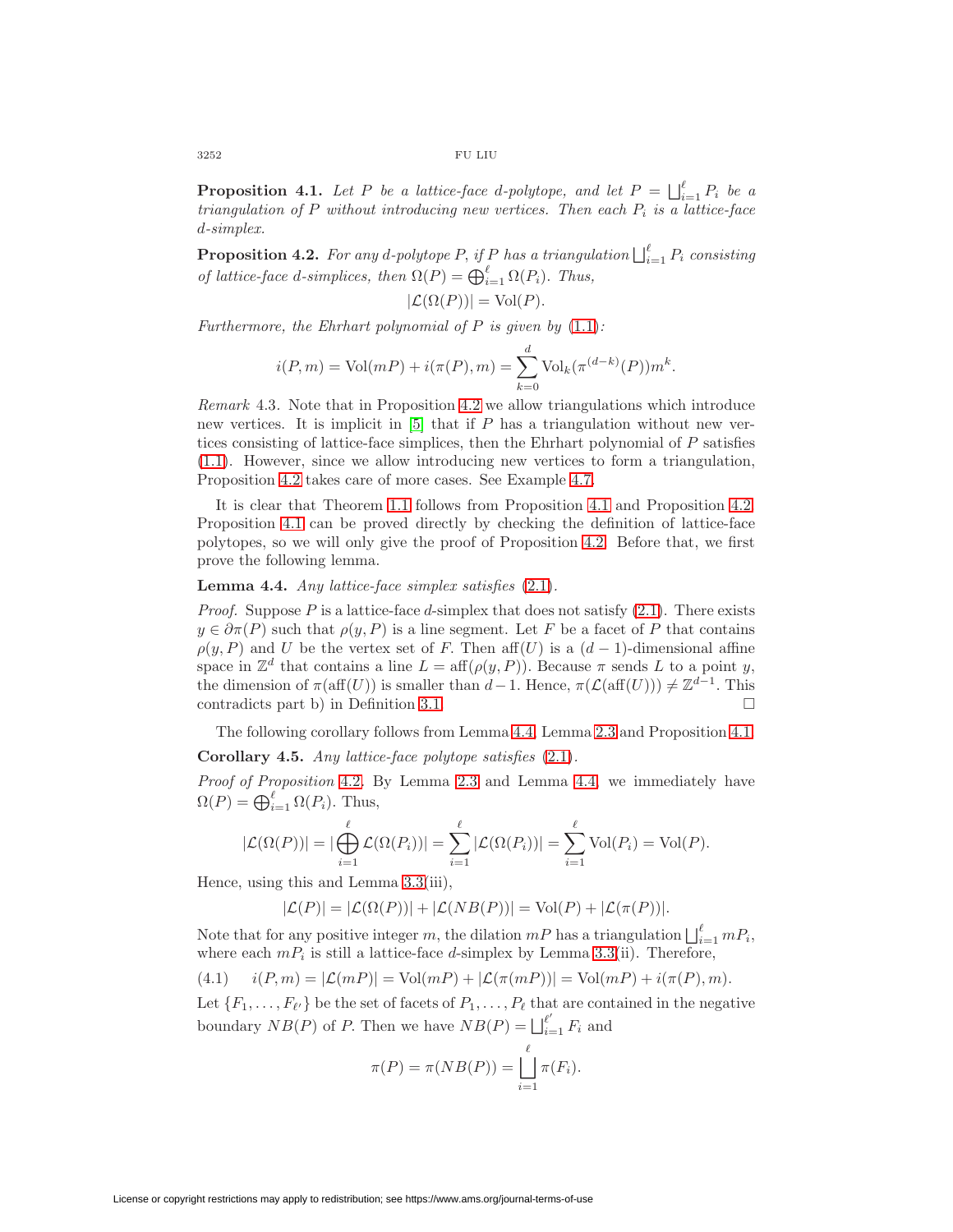One checks that  $\pi(F_i)$ 's are lattice-face  $(d-1)$ -simplices. Therefore, we can replace  $i(\pi(P), m)$  in [\(4.1\)](#page-5-3) with Vol<sub>d−1</sub>( $m \pi(P)$ ) +  $i(\pi^{(2)}(P), m)$ :

$$
i(P, m) = Vol(mP) + i(\pi(P), m) = Vol(mP) + Vol_{d-1}(m \pi(P)) + i(\pi^{(2)}(P), m).
$$

Applying this argument inductively, we obtain

$$
i(P,m) = \sum_{k=0}^{d} \text{Vol}_k(m \ \pi^{(d-k)}(P)) = \sum_{k=0}^{d} \text{Vol}_k(\pi^{(d-k)}(P))m^k.
$$

As we mentioned in the introduction, Proposition [4.2](#page-5-0) provides a larger family of polytopes than the family of lattice-face polytopes which still have Ehrhart polynomials satisfying [\(1.1\)](#page-1-0). We will finish this section with two examples of polytopes  $P$  where  $P$  is not a lattice-face polytope, but by using Proposition [4.2,](#page-5-0) we still have that  $i(P, m)$  satisfies  $(1.1)$ .

<span id="page-6-0"></span>**Example 4.6.** Let P be the polygon with vertices  $\{(0,0), (2,0), (1,1), (3,1)\}$ . One can check that P is not a lattice-face polytope because  $\pi(\mathcal{L}(\text{aff}(\{(0,0), (3, 1)\})) =$  ${3z | z \in Z} \neq \mathbb{Z}$ . However, P has a triangulation without introducing new vertices  $P = \text{conv}\{\{(0, 0), (2, 0), (1, 1)\}\}\sqcup \text{conv}\{\{(2, 0), (1, 1), (3, 1)\}\}\)$ , where both triangles are lattice-face simplices. Therefore, by Proposition [4.2,](#page-5-0)

$$
i(P, m) = \sum_{k=0}^{2} \text{Vol}_k(\pi^{(2-k)}(P))m^k = 2m^2 + 3m + 1.
$$

<span id="page-6-1"></span>**Example 4.7.** Let P be the polygon with vertices  $\{v_1 = (0, 0), v_2 = (4, 0), v_3 =$  $(3, 5), v_4 = (1, 5)$ . One can check that P is not a lattice-face polytope because  $\pi(\mathcal{L}(\text{aff}({v_1,v_3}))) = {3z \mid z \in Z} \neq \mathbb{Z}$ . There are only two possible triangulations of  $P$  without introducing new vertices, but neither of them is one consisting of lattice-face simplices. However, if we introduce a new vertex  $v_5$  =  $(2, 4)$ , we can obtain the triangulation  $P = \text{conv}(\{v_1, v_2, v_5\})\sqcup \text{conv}(\{(v_2, v_3, v_5\})\sqcup$ conv( $\{(v_3, v_4, v_5\})\sqcup \text{conv}(\{(v_1, v_4, v_5\}),$  where all triangles are lattice-face simplices. Therefore, by Proposition [4.2,](#page-5-0)

<span id="page-6-2"></span>
$$
i(P,m) = \sum_{k=0}^{2} \text{Vol}_k(\pi^{(2-k)}(P))m^k = 15m^2 + 4m + 1.
$$

### 5. POLYTOPES IN  $\pi$ -GENERAL POSITION AND THE PROOF OF THEOREM [1.2](#page-1-2)

For any linear transformation  $\phi : \mathbb{R}^d \to \mathbb{R}^d$ , we can associate a  $d \times d$  matrix M to  $\phi$ , such that  $\phi(\mathbf{x}) = M(x)$ . Therefore, when we describe a linear transformation, we often just describe it by its associated matrix.

We denote by  $diag(A_1,...,A_k)$  the block diagonal matrix with square matrices  $A_1,\ldots, A_k$  on the diagonal. In particular,  $diag(c_1,\ldots,c_d)$  denotes the  $d\times d$  diagonal matrix with diagonal entries  $c_1, \ldots, c_d$ .

**Definition 5.1.** We say that a finite set  $V \subset \mathbb{R}^d$  is in  $\pi$ -general position if aff(V) =  $\mathbb{R}^d$ , and for any  $k: 0 \leq k \leq d-1$  and any subset  $U \subset V$ , we have that

(5.1) if aff $(U)$  is k-dimensional, then  $\pi^{d-k}(\text{aff}(U))$  is k-dimensional.

<span id="page-6-3"></span>We say that a d-polytope P is in  $\pi$ -general position if its vertex set is in  $\pi$ -general position.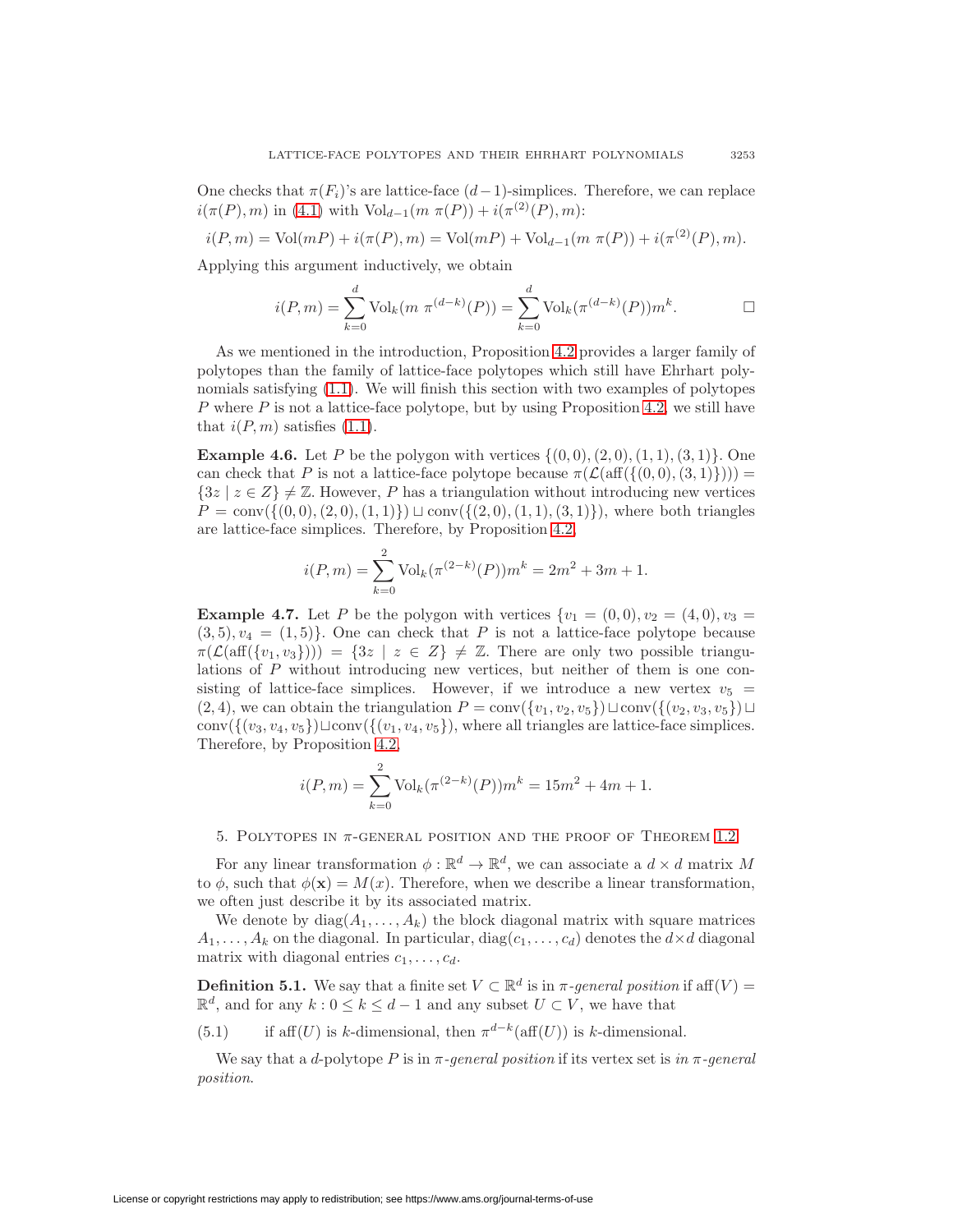Remark 5.2. We can understand property [\(5.1\)](#page-6-2) in a more algebraic way. In particular, when  $k = d - 1$ , a  $(d - 1)$ -dimensional affine space H has the property that  $\pi(H)$  is  $(d-1)$ -dimensional if and only if the last coordinate of the normal vector of  $H$  is nonzero.

By the alternative definition of lattice-face polytopes in Remark [3.2,](#page-3-2) it's easy to see that a lattice-face polytope is a polytope in  $\pi$ -general position. Therefore, we use rational polytopes in  $\pi$ -general position as the bridge to connect lattice-face polytopes and general rational polytopes. In fact, the proof of Theorem [1.2](#page-1-2) follows from the following two propositions.

<span id="page-7-0"></span>**Proposition 5.3.** For any finite set  $V \subset \mathbb{Q}^d$  with aff $(V) = \mathbb{R}^d$ , there exists an invertible linear transformation  $\phi$  associated to an upper triangular matrix with integer entries and 1's on the diagonal such that  $\phi(V)$  is a finite set of rational points and is in  $\pi$ -general position.

In particular, if V is the vertex set of a rational d-polytope, then  $\phi(P)$  is a rational polytope in  $\pi$ -general position.

<span id="page-7-3"></span>**Proposition 5.4.** Suppose  $V \subset \mathbb{Q}^d$  is a finite set in  $\pi$ -general position. Then there exist nonzero integers  $c_1, \ldots, c_d$  such that for any  $U \subset V$  with aff $(U) = \mathbb{R}^d$ , we have that  $\phi(\text{conv}(U))$  is a lattice-face polytope, where  $\phi$  is the invertible linear transformation associated with the diagonal matrix  $diag(c_1, \ldots, c_d)$ .

In particular, if V is the vertex set of P a rational d-polytope in  $\pi$ -general position, then  $\phi(P)$  is a lattice-face polytope.

We prove these propositions in two subsections below. Each proof is preceded by a pair of lemmas. It is easy to check that the operator aff commutes with any linear transformation. We will use this fact often in the proofs.

#### <span id="page-7-2"></span>5.1. **Proof of Proposition [5.3.](#page-7-0)**

**Lemma 5.5.** Suppose V is a finite set in ℝ<sup>d</sup> such that aff(V) = ℝ<sup>d</sup>, and for  $k = d-1$  and any  $\overline{U} \subset V$ , [\(5.1\)](#page-6-2) is satisfied. Then for any  $k < d-1$  and any  $U \subset V$ spanning a k-dimensional affine space, we have that  $\pi(\text{aff}(U))$  is k-dimensional.

*Proof.* Because aff $(V) = \mathbb{R}^d$ , there exist  $v_1, \ldots, v_{d-1-k} \in V \setminus U$  such that aff $(U \cup \{v_1,\ldots,v_{d-k}\})$  is  $(d-1)$ -dimensional. Let  $\tilde{U} = U \cup \{v_1,\ldots,v_{d-1-k}\}.$ Then we have that  $\text{aff}(\pi(\tilde{U})) = \pi(\text{aff}(\tilde{U}))$  has dimension  $d-1$ . However, the number of elements in  $\pi(\tilde{U}) \setminus \pi(U)$  is at most  $d-1-k$ . Hence, the dimension of  $\pi(\text{aff}(U)) = \text{aff}(\pi(U))$  is at least k. Since the dimension of aff $(U)$  is k, we must have that  $\pi(\text{aff}(U))$  is k-dimensional. □

<span id="page-7-1"></span>**Lemma 5.6.** Suppose  $d \geq 2$  and H is a  $(d-1)$ -dimensional affine space in  $\mathbb{R}^d$ with normal vector **n**.

- (i) Suppose  $\mathbf{v} = (v_1, \ldots, v_d)^T$  is a vector that is not in the null space of  $\mathbf{n}^T$ , i.e.,  $\mathbf{v} \cdot \mathbf{n} \neq 0$ , and  $v_d = 1$ . Let  $M_{\mathbf{v}}$  be the the  $d \times d$  upper triangular matrix with 1's on the diagonal,  $-v_i$  the  $(i, d)$ -entry for  $1 \le i \le d$ , and 0's elsewhere. Then  $\pi(M_{\mathbf{v}}(H))$  is  $(d-1)$ -dimensional.
- (ii) Suppose A is a  $(d 1) \times (d 1)$  invertible matrix. Let  $M_A$  be the  $d \times d$ block diagonal matrix diag(A, 1). Then  $\pi(H)$  is (d - 1)-dimensional if and only if  $\pi(M_A(H))$  is  $(d-1)$ -dimensional.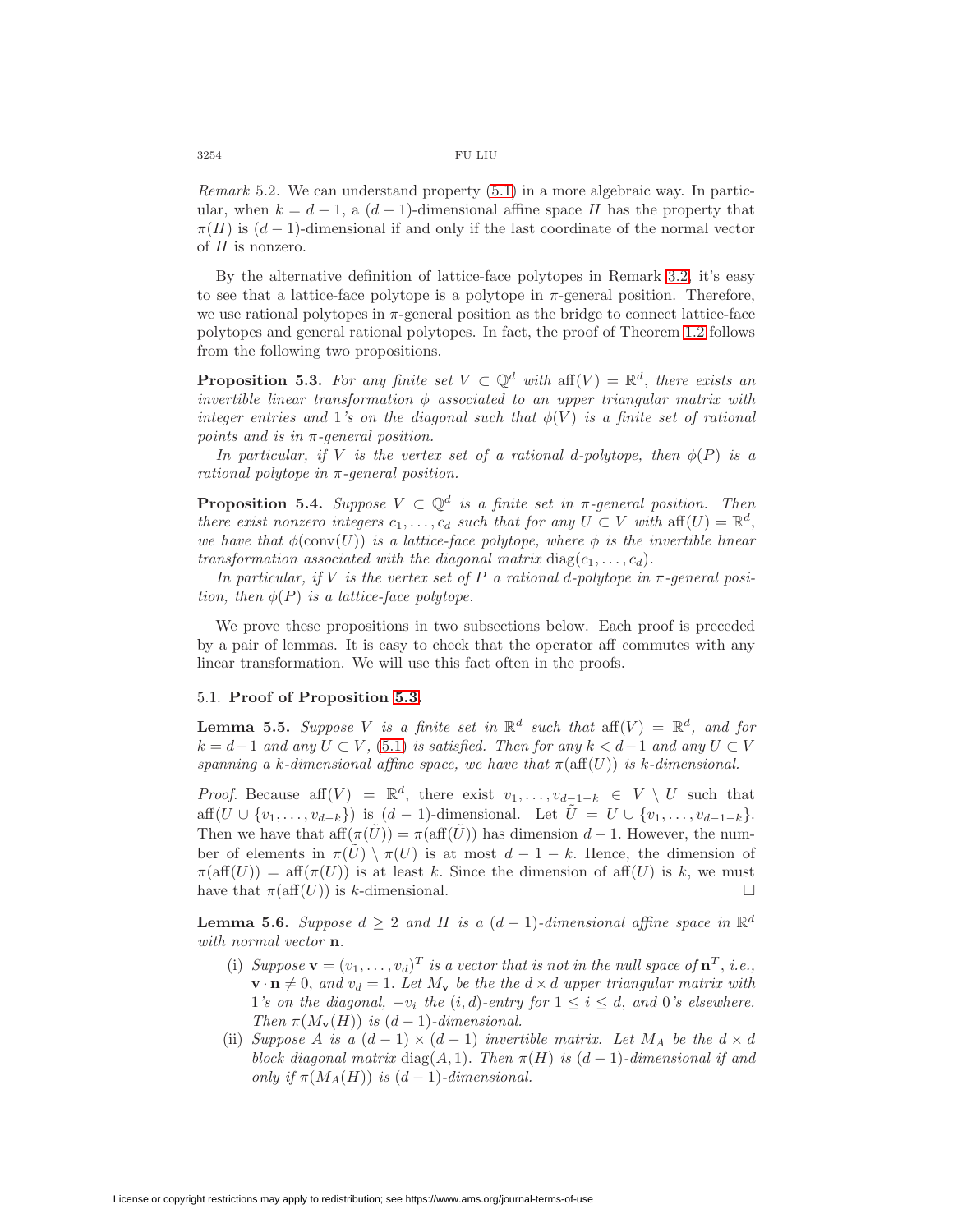*Proof.* There exists  $a \in \mathbb{R}$  such that  $H = \{x \mid \mathbf{n} \cdot \mathbf{x} = a\}$ . For any invertible matrix M, it is easy to check that  $M(H)$  is the  $(d-1)$ -dimensional affine space  $\{ \mathbf{x} \mid ((M^{-1})^T \mathbf{n}) \cdot \mathbf{x} = a \}.$  Hence, the normal vector of  $M(H)$  is  $(M^{-1})^T \mathbf{n}$ .

- (i) By Remark [5.2,](#page-6-3)  $\pi(M_{\mathbf{v}}(H))$  is  $(d-1)$ -dimensional if and only if the last coordinate of the normal vector of  $M_{\mathbf{v}}(H)$  is nonzero. However, the normal vector of  $M_{\mathbf{v}}(H)$  is  $(M_{\mathbf{v}}^{-1})^T$ **n**. One can verify that  $(M_{\mathbf{v}}^{-1})^T$  is the  $d \times d$  lower triangular matrix with 1's on the diagonal,  $v_i$  the  $(d, i)$ -entry for  $1 \leq i \leq d$ , and 0's elsewhere. In particular, the last row of  $(M_{\mathbf{v}}^{-1})^T$  is  $\mathbf{v}^T$ . Therefore, the last coordinate of  $(M_{\mathbf{v}}^{-1})^T \mathbf{n}$  is  $\mathbf{v}^T \mathbf{n} = \mathbf{v} \cdot \mathbf{n} \neq 0$ .
- (ii)  $(M_A^{-1})^T$  is the block diagonal matrix diag( $(A^{-1})^T$ , 1). One checks that the last coordinate of  $(M_A^{-1})^T \cdot \mathbf{n}$ , the normal vector of  $M_A(H)$ , is exactly the last coordinate of  $n$ , the normal vector of  $H$ . Therefore, by Remark [5.2,](#page-6-3)  $\pi(H)$  is  $(d-1)$ -dimensional if and only if  $\pi(M_A(H))$  is  $(d-1)$ -dimensional.

□

*Proof of Proposition* [5.3](#page-7-0). We prove the proposition by induction on d. When  $d = 1$ , any finite set  $V \in \mathbb{Q}^d$  is in  $\pi$ -general position by definition. Assume  $d \geq 2$  and the proposition holds when the dimension is smaller than  $d$ . Since  $V$  is a finite set, there are finitely many  $(d-1)$ -dimensional affine spaces spanned by subsets of V. Suppose they are  $H_1, \ldots, H_\ell$  with normal vectors  $\mathbf{n}_1, \ldots, \mathbf{n}_\ell$ , respectively. For each  $i: 1 \leq i \leq \ell$ , the null space of  $\mathbf{n}_i^T$  is a  $(d-1)$ -dimensional subspace in  $\mathbb{R}^d$ . Let  $H_0$  be the set of points in  $\mathbb{R}^d$  with the last coordinate equal to 1. The set  $\mathbb{H} = \{H_i \cap H_0 \neq$  $\emptyset$ :  $1 \leq i \leq \ell$  is a finite set of  $(d-2)$ -dimensional affine spaces inside  $H_0$ . One sees easily that the complement (with respect to  $H_0$ ) of the union over  $\mathbb H$  contains lattice points. Therefore, there exists a vector **v**  $\in \mathbb{Z}^d \cap H_0$  such that **v**  $\notin H_i$ , for each  $i: 1 \leq i \leq \ell$ . We pick such a **v**; then we have that  $\mathbf{v} \cdot \mathbf{n}_i \neq 0$  for each i, and the last coordinate of **v** is 1. Let  $\phi_0$  be the invertible linear transformation associated to  $M_{\mathbf{v}}$ , where  $M_{\mathbf{v}}$  is the matrix described in Lemma [5.6\(](#page-7-1)i). By Lemma 5.6(i), we have that  $\pi(\phi_0(H_i))$  is  $(d-1)$ -dimensional for any  $i: 1 \leq i \leq \ell$ .

Let  $\overline{V} = \phi_0(V)$ . Because  $\pi(\overline{V}) \subset \mathbb{Q}^{d-1}$ , by the induction hypothesis, there exists an upper triangular matrix  $A$  with integer entries and 1's on the diagonal such that  $A(\pi(\overline{V}))$  is a finite set of rational points and is in  $\pi$ -general position. Let  $\psi$  be the invertible linear transformation associated to the block diagonal matrix diag $(A, 1)$ . It is easy to see that  $A \circ \pi = \pi \circ \psi$ . Let  $\phi = \psi \circ \phi_0$ . Because both  $\psi$  and  $\phi_0$  are upper triangular matrices with integer entries and 1's on the diagonal,  $\phi$  is such a matrix too. It is clear that  $\phi(V) = \psi(\overline{V})$  is a finite set of rational points. We will show that  $\phi(V) = \psi(\overline{V})$  is in  $\pi$ -general position.

Since both of  $\psi$  and  $\phi_0$  are invertible,  $\phi$  is invertible as well. Therefore, aff( $\phi(V)$ )  $=\text{aff}( V) = \mathbb{R}^d$ . We only need to show that for any subset  $U \subset \phi(V)$ , [\(5.1\)](#page-6-2) holds for any  $k: 0 \leq k \leq d-1$ .

Suppose aff $(U)$  is  $(d-1)$ -dimensional. Since  $\phi$  is invertible, we have that aff( $\phi^{-1}(U)$ ) is  $(d-1)$ -dimensional. We know that aff $(\phi^{-1}(U)) = H_i$ , for some  $i = 1, \ldots, \ell$ . As discussed above,  $\pi(\phi_0(H_i))$  is  $(d-1)$ -dimensional. However, by Lemma [5.6\(](#page-7-1)ii) we also have that  $\pi(\phi_0(H_i))$  is  $(d-1)$ -dimensional if and only if  $\pi(\psi(\phi_0(H_i)))$  is  $(d-1)$ -dimensional. Thus, we conclude that  $\pi(\text{aff}(U))$  =  $\pi(\text{aff}(\phi(\phi^{-1}(U)))) = \pi(\phi(\text{aff}(\phi^{-1}(U)))) = \pi(\phi(H_i)) = \pi(\psi(\phi_0(H_i)))$  is  $(d-1)$ dimensional.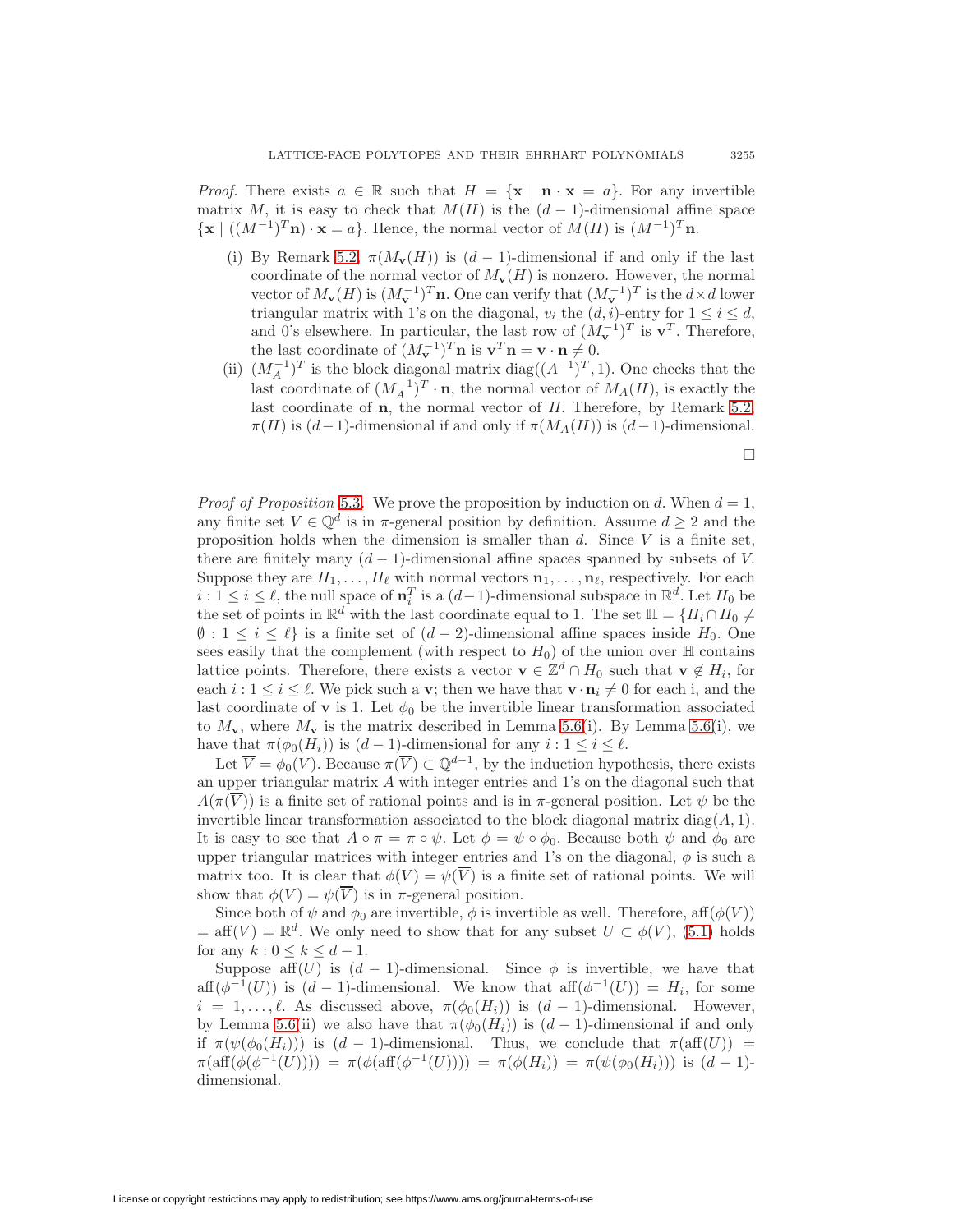$3256$   $$\rm FU~LIU$ 

Suppose aff $(U)$  is k-dimensional, where  $0 \leq k < d-2$ . Let  $\overline{U} = \psi^{-1}(U)$ . Since  $\psi$  is invertible, we have that aff $(\overline{U})$  is k-dimensional. Note that  $\overline{U}$  is a subset of  $\overline{V} = \phi_0(V)$ . However, by the construction of  $\phi_0$ , we know that  $\overline{V}$  is a set satisfying the hypothesis in Lemma [5.5.](#page-7-2) Therefore, by Lemma [5.5](#page-7-2) we have that  $aff(\pi(\overline{U})) = \pi(aff(\overline{U}))$  is k-dimensional. Because A is invertible,  $aff(A(\pi(\overline{U})))$ is k-dimensional. But  $A(\pi(\overline{U}))$  is a subset of  $A(\pi(\overline{V}))$ , which is in  $\pi$ -general position (in  $\mathbb{R}^{d-1}$ ). Thus,  $\pi^{(d-1-k)}(\text{aff}(A(\pi(\overline{U}))))$  is k-dimensional. Therefore, the dimension of  $\pi^{(d-k)}(\text{aff}(U)) = \pi^{(d-1-k)}(\text{aff}(\pi(U))) = \pi^{(d-1-k)}(\text{aff}(\pi(\psi(\overline{U})))) =$  $\pi^{(d-1-k)}(\text{aff}(A(\pi(\overline{U}))))$  is k.

# <span id="page-9-1"></span>5.2. **Proof of Proposition [5.4.](#page-7-3)**

**Lemma 5.7.** Suppose  $U \subset \mathbb{Q}^d$  such that both aff(U) and  $\pi(\text{aff}(U))$  are  $(d-1)$ dimensional. Then there exists a nonzero integer  $c_U$  such that for any  $c$  a nonzero multiple of  $c_{U}$ , we have that

$$
\pi(\mathcal{L}(\text{aff}(\phi_c(U)))) = \mathbb{Z}^{d-1},
$$

where  $\phi_c$  is the invertible linear transformation associated with the diagonal matrix  $diag(1,\ldots,1,c)$ .

*Proof.* Since U is a set of points in  $\mathbb{Q}^d$  and aff $(U)$  is  $(d-1)$ -dimensional, aff $(U)$ can be described by a linear equation:  $\alpha_1 x_1 + \cdots + \alpha_d x_d = a$ , for some integers  $\alpha_1,\ldots,\alpha_d, a$ . Because  $\pi(\text{aff}(U))$  is  $(d-1)$ -dimensional, by Remark [5.2](#page-6-3) we must have that  $\alpha_d \neq 0$ . Let  $c_U = \alpha_d$ . If  $c = k c_U$  for some nonzero  $k \in \mathbb{Z}$ , then aff $(\phi_c(U))$  is the  $(d-1)$ -dimensional affine space defined by the equation  $\alpha_1 x_1 + \cdots + \alpha_{d-1} x_{d-1} +$  $\frac{1}{k}x_d = a$ . For any lattice point **y** =  $(y_1, \ldots, y_{d-1}) \in \mathbb{Z}^{d-1}$ , the intersection of  $\operatorname{aff}(\phi_c(U))$  with the inverse image of **y** under  $\pi$  is the point  $(y_1,\ldots,y_{d-1},k(a-d))$  $(\alpha_1 x_1 + \cdots \alpha_{d-1} x_{d-1}))$ , which is a lattice point. Therefore,  $\pi(\mathcal{L}(\text{aff}(\phi_c(U)))) = \mathbb{Z}^{d-1}$ .  $\mathbb{Z}^{d-1}$ .

<span id="page-9-0"></span>**Lemma 5.8.** Suppose  $d \geq 2$ . For any finite set  $V \subset \mathbb{R}^d$  in  $\pi$ , the finite set  $\pi(V) \subset$  $\mathbb{R}^{d-1}$  is in  $\pi$ -general position.

*Proof.* Because aff $(V) = \mathbb{R}^d$ , there exists  $U \subset V$  such that aff $(U)$  is  $(d-1)$ dimensional. Thus,  $\pi(\text{aff}(U))$  is  $(d-1)$ -dimensional. Hence,  $\text{aff}(\pi(V)) = \pi(\text{aff}(V))$  $\supset \pi(\text{aff}(U))$  has to be  $(d-1)$ -dimensional.

For any  $k: 0 \le k \le d-2$ , let U' be a subset of  $\pi(V)$  that spans a k-dimensional affine space. There exists  $U \subset V$  such that  $\pi(U) = U'$ . We need to show that  $\pi^{(d-1-k)}(\text{aff}(U')) = \pi^{(d-1-k)}(\text{aff}(\pi(U))) = \pi^{(d-k)}(\text{aff}(U))$  is k-dimensional. Since V is in  $\pi$ -general position, it is enough to show that aff $(U)$  is k-dimensional. Suppose dim(aff(U))  $\neq k$ . Given that aff(U') = aff( $\pi$ (U)) =  $\pi$ (aff(U)) is kdimensional, we must have that  $\dim(\text{aff}(U)) \geq k+1$ . There exists  $W \subset U$  such that  $\dim(\text{aff}(W)) = k + 1$ . Note that  $k + 1 \leq d - 1$ . Because V is in  $\pi$ -general position,  $\pi^{(d-(k+1))}(\text{aff}(W))$  is  $(k+1)$ -dimensional. This implies that  $\dim(\pi^{(i)}(\text{aff}(W)))$  =  $k+1$  for any i with  $0 \leq i \leq d-(k+1)$ . In particular,  $\pi(\text{aff}(W)) = \text{aff}(\pi(W))$  has dimension  $k + 1$ . However,  $\operatorname{aff}(U') = \operatorname{aff}(\pi(U)) \supset \operatorname{aff}(\pi(W))$ , but  $\dim(\operatorname{aff}(U')) =$  $k < \text{aff}(\pi(W))$ . This is a contradiction. □

*Proof of Proposition* [5.4](#page-7-3). We prove the proposition by induction on d. When  $d = 1$ ,  $V = \{v_1, \ldots, v_n\}$ , where each  $v_i$  is a rational number; for each i, we write  $v_i = \frac{p_i}{q_i}$ for some integers  $p_i$  and  $q_i \neq 0$ . Let  $\phi = \prod_{i=1}^n q_i$ . Clearly,  $\phi(V)$  is a set of integers.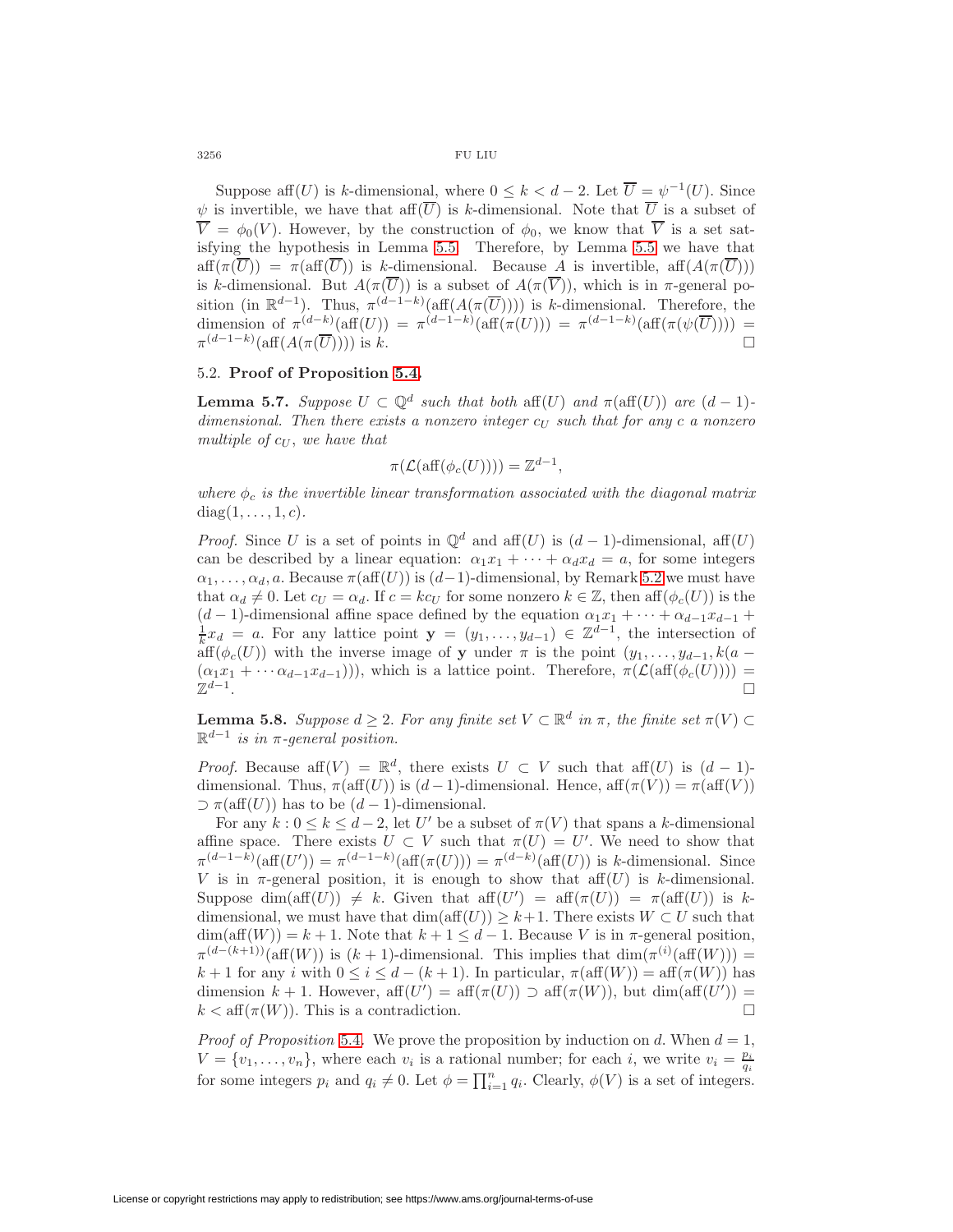For any  $U \subset V$  with aff $(U) = \mathbb{R}$ , we have that  $\phi(\text{conv}(U))$  is an integral polytope and thus is a lattice-face polytope.

Assume  $d \geq 2$  and the lemma is true when the dimension (of aff $(V)$ ) is smaller than d. By Lemma [5.8,](#page-9-0)  $\pi(V) \subset \mathbb{Q}^{d-1}$  is in  $\pi$ -general position in  $\mathbb{R}^{d-1}$ . Thus, there exist nonzero integers  $c_1, \ldots, c_{d-1}$  such that for any  $U' \subset \pi(V)$  with aff $(U') = \mathbb{R}^{d-1}$ , we have that conv $(\psi(U'))$  is a lattice-face polytope, where  $\psi = \text{diag}(c_1, \ldots, c_{d-1}).$ Let  $\widetilde{\psi} = \text{diag}(c_1,\ldots,c_{d-1}, 1)$  be the linear transformation in  $\mathbb{R}^d$  corresponding to  $\psi$ . Let  $U \subset V$  such that aff $(U)$  is  $(d-1)$ -dimensional. Because V is in  $\pi$ -general position, we have that  $\pi(\text{aff}(U))$  is  $(d-1)$ -dimensional. Since  $\psi$  and  $\widetilde{\psi}$  are invertible and  $\pi \circ \tilde{\psi} = \psi \circ \pi$ , aff $(\tilde{\psi}(U)) = \tilde{\psi}(\text{aff}(U))$  and  $\pi(\text{aff}(\tilde{\psi}(U))) = \psi(\pi(\text{aff}(U)))$  are  $(d-1)$ -dimensional. Note that  $\widetilde{\psi}(U)$  are still in  $\mathbb{Q}^d$ . Thus, by Lemma [5.7,](#page-9-1) there exists a nonzero integer  $c_U$  such that for any  $c$  a nonzero multiple of  $c_U$ , we have that  $\pi(\mathcal{L}(\text{aff}(\phi_c(\widetilde{\psi}(U)))) = \mathbb{Z}^{d-1}$ , where  $\phi_c = \text{diag}(1,\ldots,1,c)$ . Let

$$
c_d = \prod_{U \subset V : \text{aff}(U) \text{ is } (d-1)\text{-dimensional}} c_U.
$$

We claim that the linear transformation

$$
\phi = diag(1,\ldots,1,c_d) \circ \psi = diag(c_1,\ldots,c_{d-1},c_d)
$$

has the desired property. For any  $U \subset V$  with aff $(U) = \mathbb{R}^d$ , we need to check that  $P_U = \phi(\text{conv}(U)) = \text{conv}(\phi(U))$  is a lattice-face polytope. It is enough to check the case when  $\phi(U)$  is the vertex set of  $P_U$ . We will show this by checking the definition of lattice-face polytopes. For any subset  $W \subset \phi(U)$  spanning a  $(d-1)$ -dimensional affine space, we need to show that

a)  $\pi(\text{conv}(W))$  is a lattice-face polytope, and b)  $\pi(\mathcal{L}(\text{aff}(W))) = \mathbb{Z}^{d-1}$ .

Since  $\phi$  is an invertible linear transformation, we have that  $\overline{W} := \phi^{-1}(W) \subset U \subset V$ and aff $(\overline{W})$  is  $(d-1)$ -dimensional. As we mentioned before, because V is in  $\pi$ general position,  $\pi(\text{aff}(\overline{W}))$  is  $(d-1)$ -dimensional.

- a) It is clear that  $\pi \circ \phi = \psi \circ \pi$ . Thus,  $\pi(W) = \pi(\phi(\overline{W})) = \psi(\pi(\overline{W}))$ . Therefore,  $\pi(\text{conv}(W)) = \text{conv}(\pi(W)) = \text{conv}(\psi(\pi(\overline{W}))).$  However, since  $\pi(\overline{W}) \subset$  $\pi(V)$ , conv $(\psi(\pi(\overline{W})))$  is a lattice-face polytope.
- b) Since  $c_d$  is a nonzero multiple of  $c_{\overline{W}}$ , we have that

$$
\pi(\mathcal{L}(\text{aff}(W))) = \pi(\mathcal{L}(\text{aff}(\phi(\overline{W})))) = \pi(\mathcal{L}(\text{aff}(\phi_{c_d}(\widetilde{\psi}(\overline{W})))) = \mathbb{Z}^{d-1}.
$$

# **REFERENCES**

- <span id="page-10-1"></span>1. A. Barvinok, Lattice points, polyhedra, and complexity, Geometric Combinatorics, IAS/Park City Mathematics Series **13**, Amer. Math. Soc., Providence, RI, 2007, 19–62. M[R2383125](http://www.ams.org/mathscinet-getitem?mr=2383125)
- <span id="page-10-2"></span>2. M. Beck and S. Robins, Computing the continuous discretely: Integer-point enumeration in polyhedra, Undergraduate Texts in Mathematics, Springer, New York, 2007. M[R2271992](http://www.ams.org/mathscinet-getitem?mr=2271992) [\(2007h:11119\)](http://www.ams.org/mathscinet-getitem?mr=2271992)
- <span id="page-10-0"></span>3. E. Ehrhart, Sur les polyèdres rationnels homothétiques à n dimensions, C. R. Acad. Sci. Paris **254** (1962), 616–618. M[R0130860 \(24:A714\)](http://www.ams.org/mathscinet-getitem?mr=0130860)
- <span id="page-10-3"></span>4. F. Liu, Ehrhart polynomials of cyclic polytopes, Journal of Combinatorial Theory Ser. A **111** (2005), 111–127. M[R2144858 \(2006a:05012\)](http://www.ams.org/mathscinet-getitem?mr=2144858)